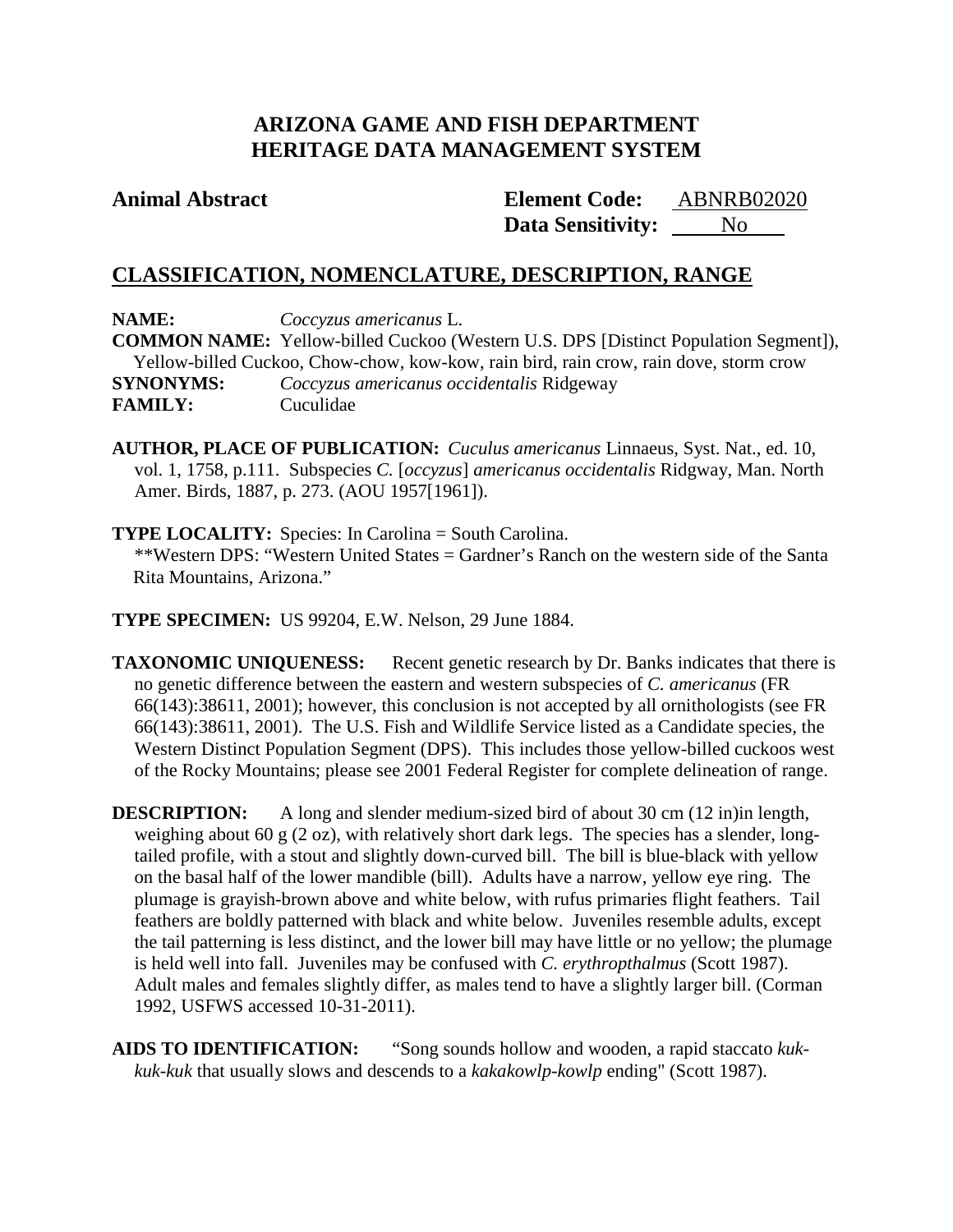## **ILLUSTRATIONS:**

Color drawing (Robbins et al. 1983:172) Color drawing (Scott 1987:237) Color drawing (Peterson 1990:213) Color photo (Terres 1980:130) Color photo (Birdpix.com, [http://www.birdspix.com/\)](http://www.birdspix.com/) Color photo of head and bill [\(http://www.migrationresearch.com\)](http://www.migrationresearch.com/) Color photo [\(http://www.fws.gov\)](http://www.fws.gov/)

**TOTAL RANGE:** The Western Distinct Population Segment (DPS), nests west of the Rocky Mountains in North America south to southern Baja California. Winters in South America to central Argentina and Uruguay (Terres 1980).

**Current/Potential:** Arizona probably contains the largest remaining population W of Rocky Mountains; the species is rare in Colorado and Idaho; the breeding population in Nevada is threatened with extinction if not already extirpated. West Texas west of the Pecos River has been identified as within range of the historic western subspecies, but other authors consider birds from this area most similar to eastern Cuckoos. Cuckoos are widespread and uncommon to common in central and eastern Texas. (USFWS accessed 10-31-2011).

**Historic:** The species was locally common and widespread in California and Arizona; locally common in a few reaches in New Mexico; common very locally in Oregon and Washington; generally local and uncommon in scattered drainages of the arid and semiarid portions of western Colorado, western Wyoming, Idaho, Nevada, and Utah; and generally uncommon and very local in British Columbia. (USFWS accessed 10-31-2011).

**RANGE WITHIN ARIZONA:** Generally found in southern and central Arizona, and extreme northeast portion of state (Monson and Phillips). Despite losses of riparian habitats from historic levels, the cuckoo is still found in all counties in Arizona. (USFWS accessed 10- 31-2011).

# **SPECIES BIOLOGY AND POPULATION TRENDS**

- **BIOLOGY:** Unlike their European cuckoo counterparts, the Western yellow-billed cuckoo only occasionally parasitizes black-billed cuckoo nests. Breeding often coincides with outbreaks of cicadas and tent caterpillars; they've been known to lay more eggs in good preyabundant years. Extra eggs may be parasitized in other birds' nests.
- **REPRODUCTION:** Both male and female build the nest, often in willow or mesquite thickets, from 4 to 30 ft above ground. Nest is a stick platform, thinly lined with leaves, mesquite and cottonwood strips, grass and catkins with little depression to hold eggs, but well concealed by surrounding foliage (Corman 1990). Clutch of 3-4 unmarked, pale greenish-blue eggs are laid. Incubation lasts 4-11 days with eggs changing color to greenish-yellow; eggs hatch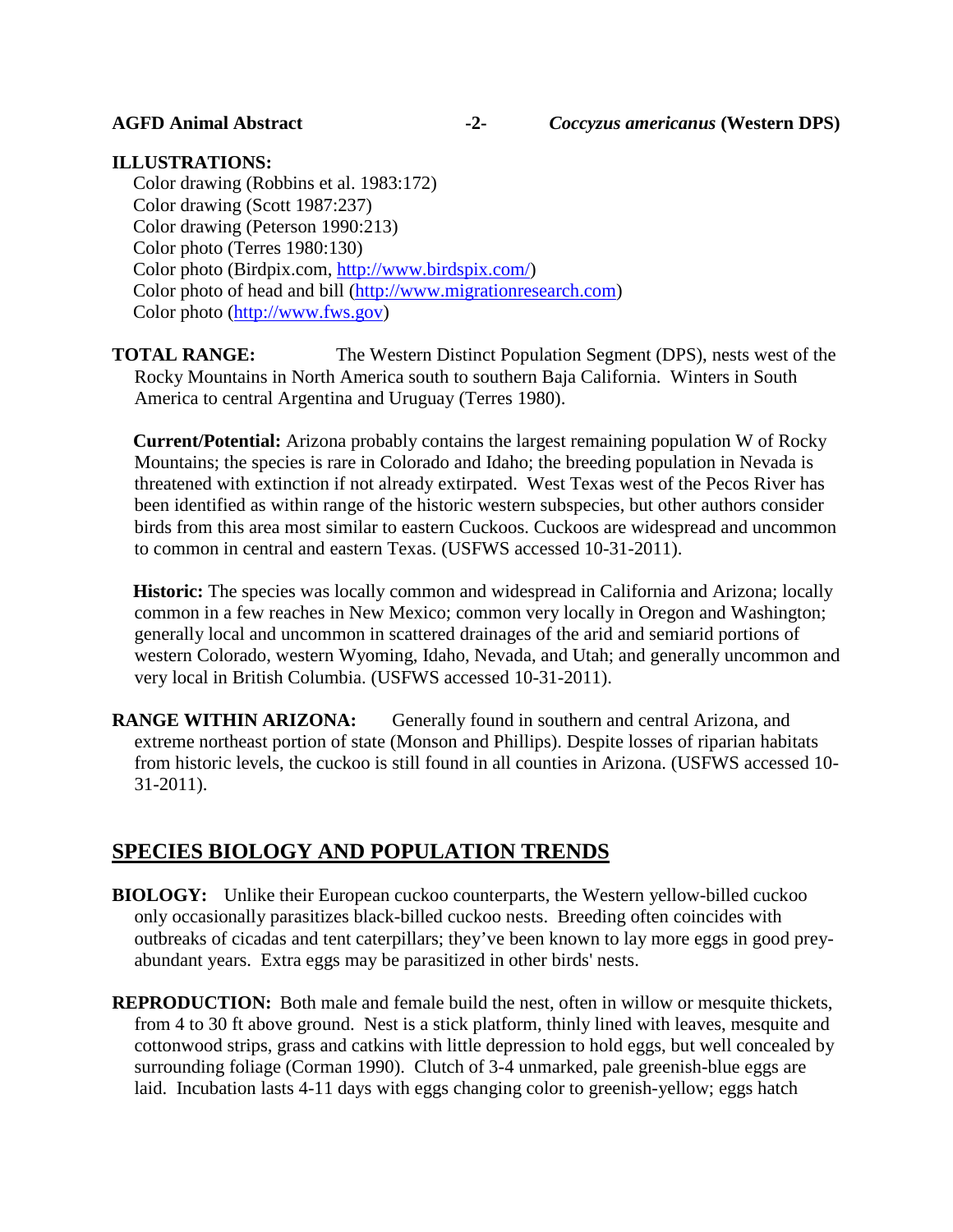### **AGFD Animal Abstract -3-** *Coccyzus americanus* **(Western DPS)**

synchronously. Young are atricial but leave the nest in 7-8 days. If double clutching occurs, the male feeds the first brood of fledglings, while the female feeds the second brood (Erlich et al. 1988). For a full discussion of nesting methods through care of young, see Potter 1980.

**FOOD HABITS:** "Hairy caterpillars also bird eggs, frogs, lizards, ants, beetles, wasps, flies, berries and fruit. Young are fed insect regurgitant" (Ehrlich et al. 1988).

- **HABITAT:** Suitable habitats west of the Continental Divide, is limited to narrow, and often widely separated, riparian cottonwood-willow galleries; salt cedar is also used by cuckoos. Dense understory foliage appears to be an important factor in nest site selection, while in California, cottonwood trees are an important foraging habitat. (USFWS accessed 10-31- 2011). In addition to cottonwood-willow galleries, cuckoos in Arizona can be found in larger mesquite bosques. They are rarely observed as transients in xeric desert or urban settings (Corman 1992).
- **ELEVATION:** Usually found at elevations less than 6,600 feet (2011 m).
- **PLANT COMMUNITY:** Mainly mature cottonwood-willow stands, to a lesser extent willows or isolated cottonwoods mixed with tall mesquites (Rosenberg et al. 1990).
- **POPULATION TRENDS:** In the western United States, the loss, degradation and fragmentation of riparian habitats, has been identified as the primary factor causing yellowbilled cuckoo declines. Estimates of losses in riparian habitat include 90-95 percent for Arizona, 90 percent for New Mexico, 90-99 percent for California, and more than 70 percent nationwide. (USFWS accessed 10-31-2011). North American Breeding Bird Surveys indicate population declines of 1.6% per year in North America.

Although regional declines have occurred, the yellow-billed cuckoo is relatively common as a breeding bird in much of the eastern United States.

# **SPECIES PROTECTION AND CONSERVATION**

| <b>ENDANGERED SPECIES ACT STATUS:</b> | C Western DPS (USDI, FWS 2001)                            |
|---------------------------------------|-----------------------------------------------------------|
| <b>STATE STATUS:</b>                  | [C USDI, FWS 2002, 2004-2011]<br>WSC (AGFD, WSCA in prep) |
|                                       | [State Threatened AGFD, TNW 1988]                         |
| <b>OTHER STATUS:</b>                  | Group 2, full species level (NNDFW, NESL<br>2005)         |
|                                       | [Group 3 (NNDFW, NESL 2000)]                              |
|                                       | Forest Service Sensitive (USDA Region 3<br>2000, 2007)    |
|                                       |                                                           |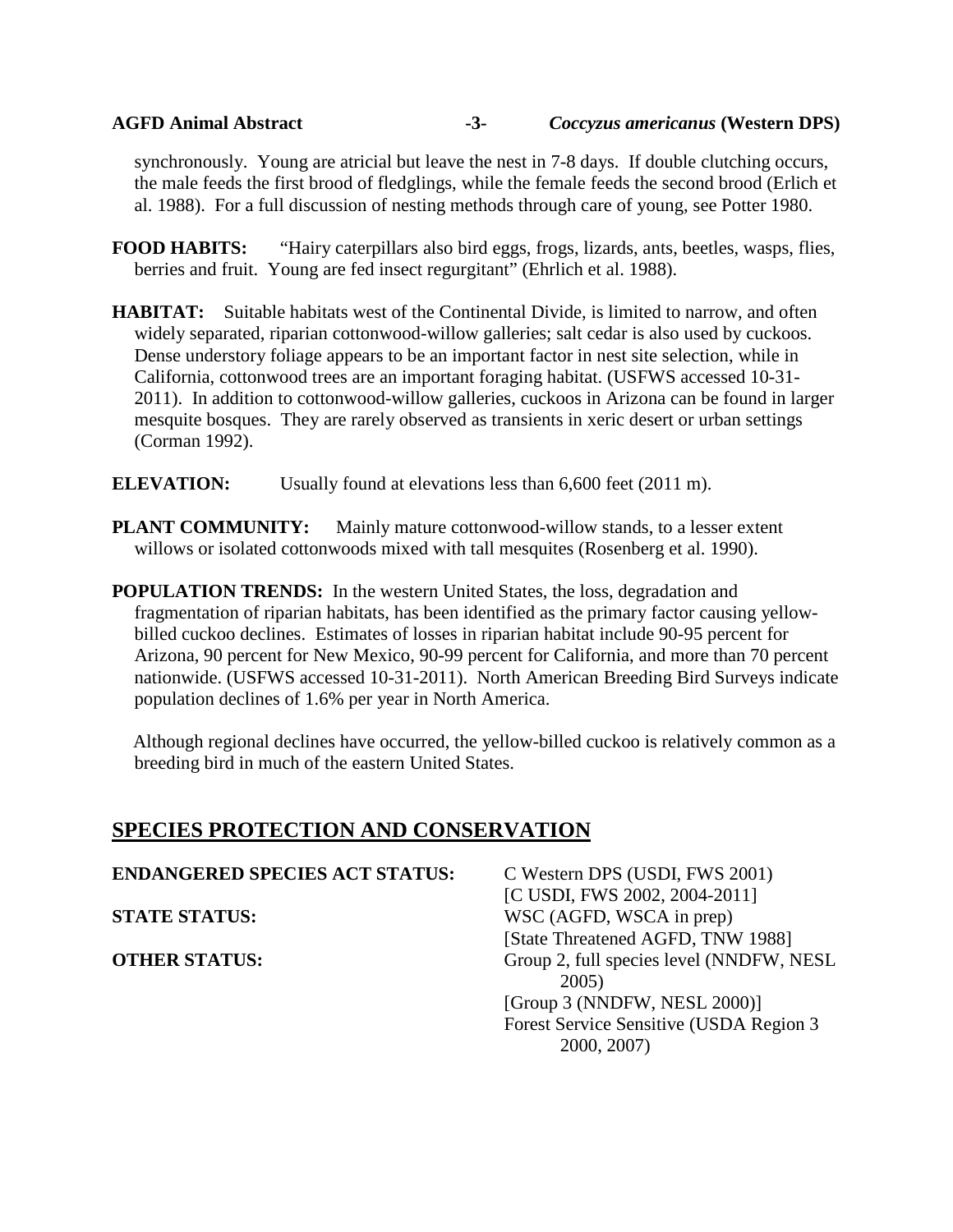#### **AGFD Animal Abstract -4-** *Coccyzus americanus* **(Western DPS)**

**MANAGEMENT FACTORS:** Management of riparian habitat known to support cuckoo populations. Riparian habitat has declined up to 90% in Arizona and New Mexico thus negatively affecting this species. Other factors to consider include clearcutting, grazing, and pesticide use in riparian areas.

#### **PROTECTIVE MEASURES TAKEN:**

**SUGGESTED PROJECTS:** Surveys to determine cuckoo status, use of or dependence on additional areas.

**LAND MANAGEMENT/OWNERSHIP: BIA** – Cocopah and San Xavier Reservations, and Tohono O'Odham Nation; **BLM** – Havasu, Kingman, Phoenix, Safford, Tucson and Yuma Field Offices; **BOR** – Phoenix Area; **DOD** – Fort Huachuca Military Reservation and Yuma Proving Ground; **NPS** – Montezuma Castle National Monument; **USFS** – Apache-Sitgreaves, Coconino, Coronado, Prescott and Tonto National Forests; **USFWS** – Bill Williams, Buenos Aires, Cibola, Havasu and San Bernardino National Wildlife Refuges; Arizona State Land Department; Red Rock and Patagonia Lake State Parks; **AGFD** – Alamo Wildlife Area, Base Meridian/Amator Wildlife Area, Mittry Lake, Page Springs Fish Hatchery, Upper Verde River Property and Wenima Riparian Corridor; Pinal County; City of Prescott; **TNC** – Canelo Hills Cienega, Dudleyville-Cooks Lake Preserve, Hassayampa River Preserve, Muleshoe Ranch Preserve, Patagonia-Sonoita Creek Preserve and San Pedro Riparian Preserve; Audubon Research Ranch; Private.

# **SOURCES OF FURTHER INFORMATION**

#### **REFERENCES:**

- American Ornithologists' Union (AOU). 1957. Check-list of North American Birds. Fifth Edition. Port City Press, Inc., Baltimore, MD. pp. 269-270.
- Arizona Game and Fish Department. 1988. Threatened Native Wildlife in Arizona. p. 17.
- Arizona Game and Fish Department. In prep. Wildlife of special concern in Arizona. Arizona Game and Fish Department Publication. Phoenix, Arizona. 32 pp.
- Corman, T. 1992. Nongame field note, yellow-billed cuckoo. Arizona Game and Fish Department, Phoenix. 4 pp.
- Ehrlich, P.R., D.S. Dobkin and D. Wheye. 1988. The birder's handbook. Simon and Schuster, New York, p.286.
- Franzreb, K.E. and S.A. Laymon. 1993. A reassessment of the taxonomic status of the yellowbilled cuckoo. Western Birds 24:17-28.
- Monson G. and A.R. Phillips. 1981. Annotated checklist of the birds of Arizona, second edition. The University of Arizona Press, Tucson, Arizona. p.67.
- Navajo Nation Fish and Wildlife Department. September 01, 2000. Endangered Species List for the Navajo Nation. Navajo Nation. Arizona. pp 2.
- Navajo Nation Department of Fish and Wildlife. 2005. Endangered Species List for the Navajo Nation. The Navajo Nation, Window Rock, Arizona. p. 2.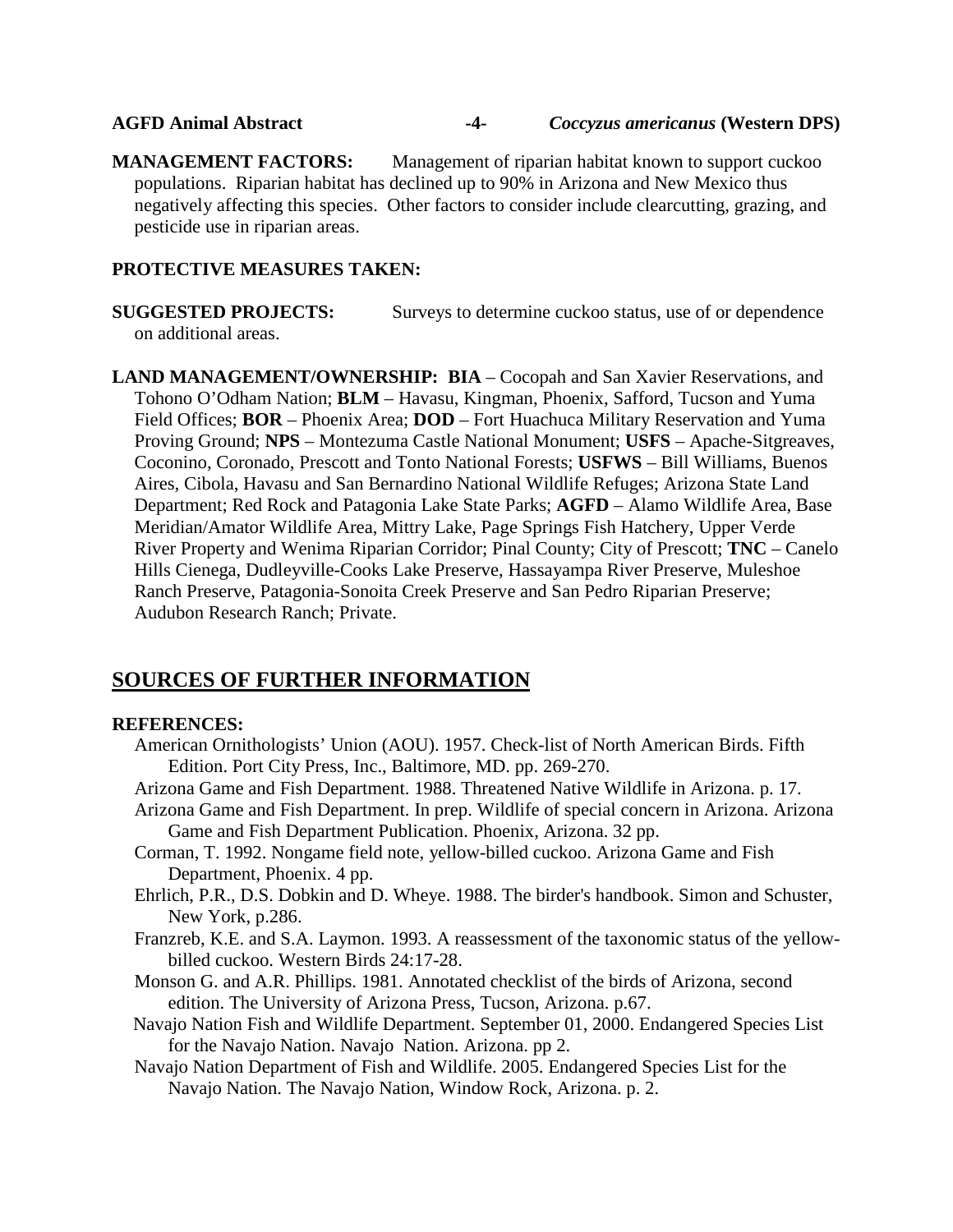- Peterson, R.T. 1990. A field guide to western birds, third edition. Houghton Mifflin Company, Boston. pp 212-213.
- Potter, E.F. 1980. Notes on nesting yellow-billed cuckoos. J. Field Ornithology 51(1)17-29.
- Robbins, C.S., B. Bruun and H.S. Zim. 1983. Birds of North America. Golden Press, New York. pp. 172-173.
- Rosenberg, K.V., R.D. Ohmart, W.C. Hunter and B.W. Anderson. 1991. Birds of the lower Colorado River Valley. The University of Arizona Press, Tucson, Arizona. pp 202-205.
- Scott, S. editor. 1987. Field guide to the birds of North America, second edition. The National Geographic Society, Washington, D.C. pp. 236-237.
- Terres, J.K. 1980. The Audubon Society. Encyclopedia of North American Birds. Alfred A. Knopf. p.147.
- USDA, Forest Service Region 3. 2000. Regional Forester's Sensitive Species List.
- USDA, Forest Service Region 3. 2007. Regional Forester's Sensitive Animal List.
- USDI, Fish and Wildlife Service. 2001. Endangered and Threatened Wildlife and Plants; 12- Month Finding for a Petition to List the Yellow-billed Cuckoo (*Coccyzus americanus*) in the Western Continental United States. Federal Register 66(143):38611-38626.
- USDI, Fish and Wildlife Service. 2002. Endangered and Threatened Wildlife and Plants; Review of Species that are Candidates or Proposed for Listing as Endangered or Threatened; Annual Notice of Findings on Recycled Petitions; Annual Description of Progress on Listing Actions. Federal Register 67(114): 40673.
- USDI, Fish and Wildlife Service. 2004. Endangered and Threatened Wildlife and Plants; Review of Native Species that are Candidates or Proposed for Listing as Endangered or Threatened; Annual Notice of Findings on Resubmitted Petitions; Annual Description of Progress on Listing Actions. Federal Register 69(86): 24896.
- USDI, Fish and Wildlife Service. 2005. Endangered and Threatened Wildlife and Plants; Review of Native Species that are Candidates or Proposed for Listing as Endangered or Threatened; Annual Notice of Findings on Resubmitted Petitions; Annual Description of Progress on Listing Actions. Federal Register 70(90): 24928.
- USDI, Fish and Wildlife Service. 2006. Endangered and Threatened Wildlife and Plants; Review of Native Species that are Candidates or Proposed for Listing as Endangered or Threatened; Annual Notice of Findings on Resubmitted Petitions; Annual Description of Progress on Listing Actions. Federal Register 71(176): 53756-53835.
- USDI, Fish and Wildlife Service. 2007. Endangered and Threatened Wildlife and Plants; Review of Native Species that are Candidates or Proposed for Listing as Endangered or Threatened; Annual Notice of Findings on Resubmitted Petitions; Annual Description of Progress on Listing Actions. Federal Register 72(234):69100.
- USDI, Fish and Wildlife Service. 2008. Endangered and Threatened Wildlife and Plants; Review of Native Species that are Candidates or Proposed for Listing as Endangered or Threatened; Annual Notice of Findings on Resubmitted Petitions; Annual Description of Progress on Listing Actions. Federal Register 73(238):75235.
- USDI, Fish and Wildlife Service. 2009. Endangered and Threatened Wildlife and Plants; Review of Native Species that are Candidates or Proposed for Listing as Endangered or Threatened; Annual Notice of Findings on Resubmitted Petitions; Annual Description of Progress on Listing Actions. Federal Register 74(215):57867.